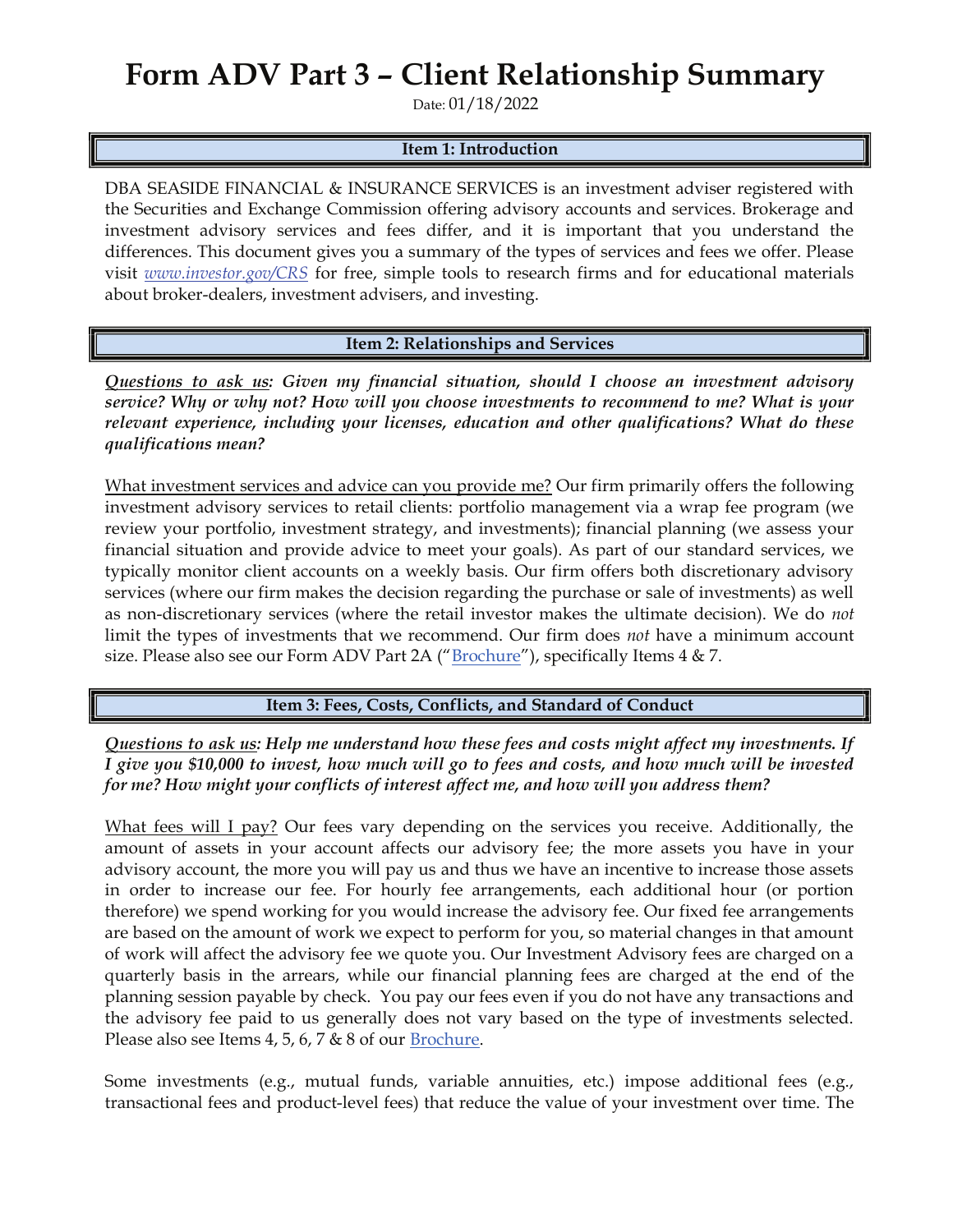## Form ADV Part 3 – Client Relationship Summary

Date: 01/18/2022

same goes for any additional fees you pay to a custodian. For the wrap fee program, you will not typically pay additional transaction fees and thus our advisory fee is higher than if you paid transaction fees separately.You will pay fees and costs whether you make or lose money on your investments. Fees and costs will reduce any amount of money you make on your investments over time. Please make sure you understand what fees and costs you are paying. Please also see our Brochure for additional details.

What are your legal obligations to me when acting as my investment adviser? How else does your firm make money and what conflicts of interest do you have?: *When we act as your investment adviser*, we have to act in your best interest and not put our interest ahead of yours. At the same time, the way we make money creates some conflicts with your interests. You should understand and ask us about these conflicts because they can affect the investment advice we provide you. Here are some examples to help you understand what this means (see heading immediately below).

How do your financial professionals make money? Primarily, we and our financial professionals receive cash compensation from the advisory services we provide to you because of the advisory fees we receive from you. This compensation may vary based on different factors, such as those listed above in this Item. Our financial professionals also have the ability to receive commissions from clients and therefore have an incentive to recommend products that provide them or us additional compensation over those that do not. Because we manage your portfolio in a wrap fee program, we have an incentive to limit trading in your account and to favor asset types that do not have a transaction fee in order to minimize trading expenses that we would have to normally pay out of our management fee. Please also see Item 10 of our **Brochure** for additional details.

Item 4: Disciplinary History

*Questions to ask us: As a financial professional, do you have any disciplinary history? For what type of conduct?* 

Do you or your financial professionals have legal or disciplinary history? We do not have legal and disciplinary events. Visit *https://www.investor.gov/* for a free, simple search tool to research us and our financial professionals.

Item 5: Additional Information

*Questions to ask us: Who is my primary contact person? Is he or she a representative of an investment adviser or a broker-dealer? Who can I talk to if I have concerns about how this person is treating me?* 

For additional information on our advisory services, see our Brochure available at https://adviserinfo.sec.gov/firm/summary/289985 and any individual brochure supplement your representative provides. If you have any questions, need additional up-to-date, or want another copy of this Client Relationship Summary, then please contact us at (760) 433-4632.